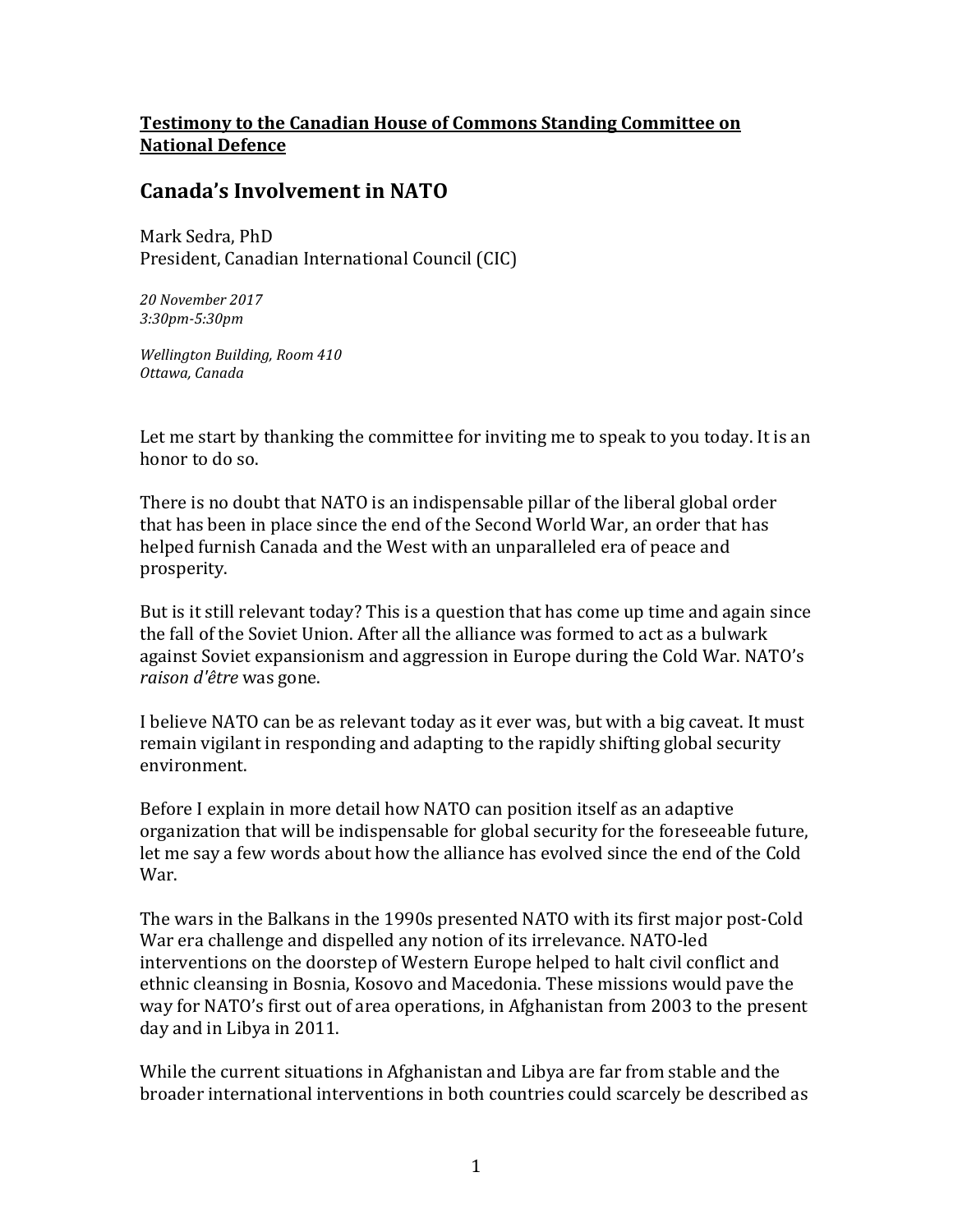successful, this should not cloud the important and impactful role that NATO has played in both countries.

When NATO assumed control of the International Security Assistance Force (ISAF) mission in Afghanistan in August of 2003, the Taliban was just beginning its comeback. The situation in the country has gradually deteriorated ever since, but this is attributable more to the broader failings of the US and Western strategy in the country and the dysfunction of the Afghan government than it is to the actions of NATO. One of the peculiar facets of insurgency warfare on full display in Afghanistan, is that you can win almost every battle against an enemy, and NATO did just that against the Taliban, and still lose the war.

The current chaos in Libya, marked by the emergence of competing national governments and the division of the country into militia-controlled fiefdoms, often colors people's opinions of the NATO air campaign there in 2011. We must not forget, however, that NATO intervened in Libya to halt an impending atrocity as Kaddafi's forces rushed to the city of Benghazi to crush a rebellion and create, as Kaddafi publicly proclaimed, "rivers of blood." Make no mistake, the NATO mission, led by a Canadian general, prevented an impending war crime.

Despite these interventions, the utility of NATO continues to be challenged. President Donald Trump has called it "obsolete", although he would walk back the claim after his first NATO summit. Despite such rhetoric, NATO remains a critical component of the global collective security architecture and vital to Canadian interests. Let me list some reasons why I believe this to be the case:

First, NATO's value extends well beyond the security sphere. It continues to maintain a sense of political unity and common purpose among its diverse 29 members states, many of which have been adversaries in the recent past.

Second, it is one of the cornerstones of the global multi-lateral system that Canada helped to build after WW2, and which amplifies our voice and influence on the world stage.

Third, it can play an important role in bolstering perennially under resourced UN peacekeeping missions, providing the kinetic capacity that today's more dangerous missions increasingly lack.

Fourth, it can serve as a vital tool to facilitate cooperation in the Arctic, an area of critical interest to Canada and other NATO member states.

And finally, it can act as a counterweight and deterrent to a militarily resurgent Russia, particularly after the 2014 intervention in Ukraine.

While NATO continues to be a major strategic asset for Canada and a key to Western collective security, its continued relevance depends on its ability to adapt to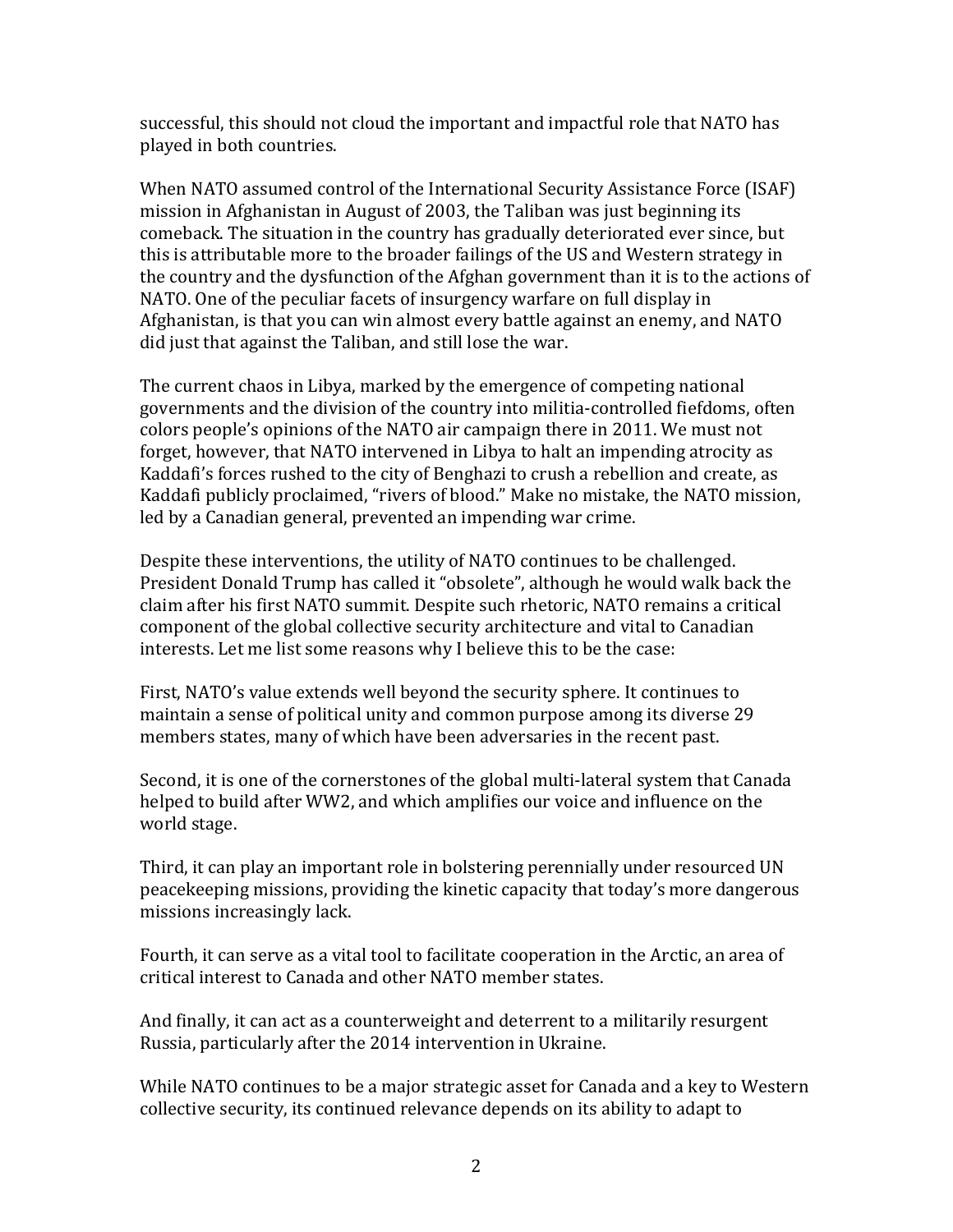changing geopolitical and security conditions. NATO's recently released *Strategic Foresight Analysis Report for 2017*, rightly emphasizes the fluid and complex security environment that demands, "the transformation of NATO's military capacity, to ensure the Alliance remains relevant and credible, now and in the foreseeable future." An old saying in military circles warns that militaries should be wary of "always preparing to fight the last war." NATO must heed this waning and modernize, innovate and diversify to prepare itself for the coming challenges. Here are four areas where NATO could take action in this regard:

First, NATO must avoid the temptation to be overly Russo-centric in its posture, despite the recent rise in tensions. Rather it must be prepared to confront an array of 21st century security challenges, from cyber war and terrorism, to pandemic disease and climate change. NATO must continue to consolidate its transformation from a cold war military alliance to a multi-dimensional security body. Previous NATO missions to counter piracy in the Horn of Africa, secure the Mediterranean, and support disaster relief in Pakistan and the US in the aftermath of Hurricane Katrina show the alliance's capacity to respond to a multiplicity of challenges. It must continue to develop this broad spectrum of capabilities.

Second, NATO should become a global hub and center of excellence for security sector reform, the process to build the capacity of military and public security institutions in fragile, failed and conflict-affected states. NATO has supported military training activities on an ad hoc basis in an array of complex settings from Afghanistan and Iraq to the Balkans and Africa. It should develop more institutionalized and rapidly-deployable security sector reform capacity, which is desperately needed in many unstable countries and regions making difficult transitions.

Third, NATO could assist regional organizations, such as the African Union and the Organization of American States, to develop their capacity for collective security and peace support operations. The alliance has already embarked on this road with the African Union, providing airlift support to its peace support mission in Somalia and expert training to its fledgling African Standby Force. The alliance could expand these capacity development efforts to build a robust and integrated network of regional security organizations, thereby strengthening the global collective security system.

Lastly, in light of the nuclear crisis in North Korea, NATO, over the long-term, should work to reduce nuclear stockpiles and contribute to international nuclear control regimes, working alongside the UN, IAEA and global civil society actors.

Ensuring that a massive alliance like NATO is constantly adapting to changing geopolitical and security conditions requires political will and resources. The resource issue remains the elephant in the room. A consistent and not wholly unwarranted criticism of NATO is that it has become a two-tier alliance, comprising a small number of states contributing their fair share and a larger number of free